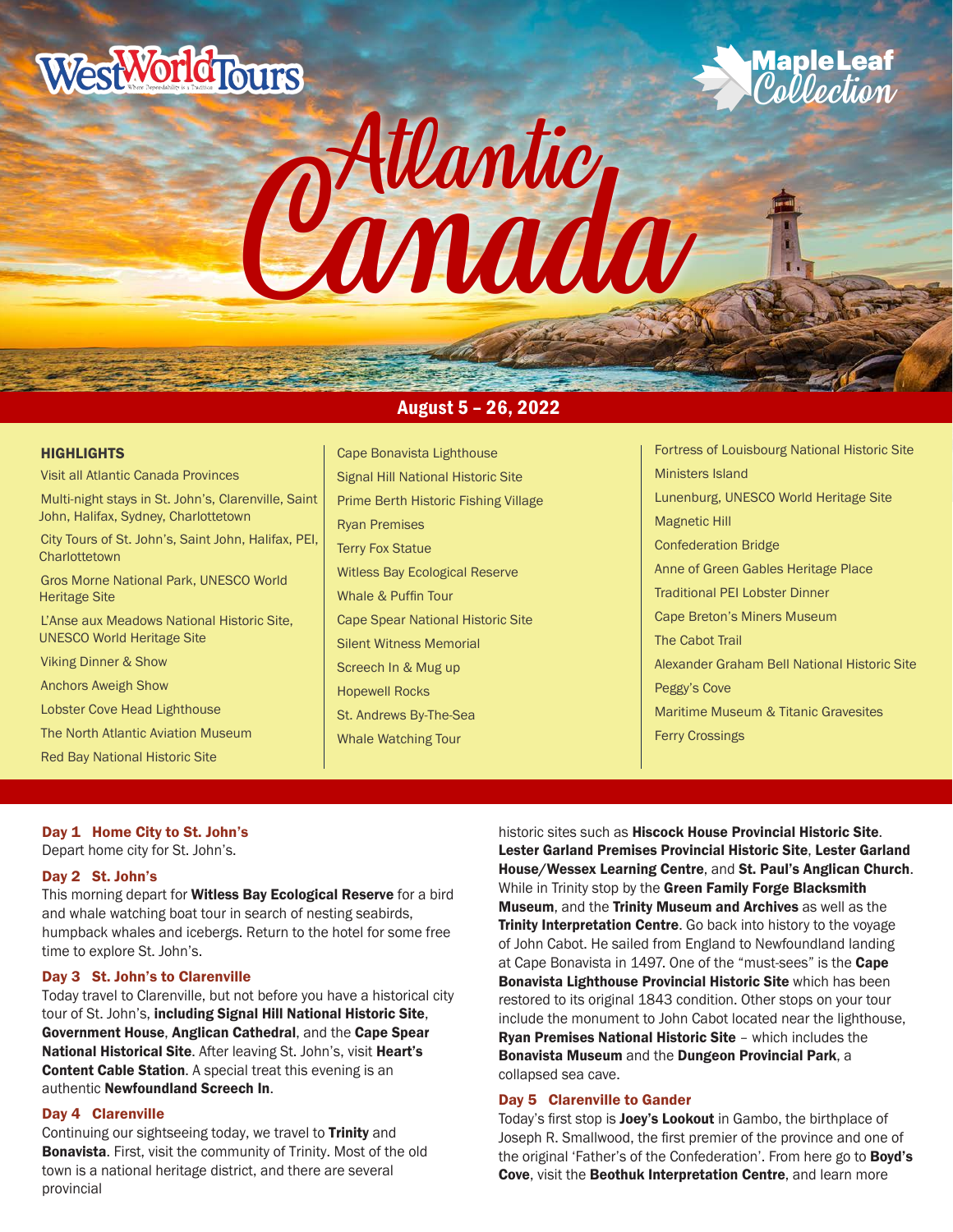

about Newfoundland's ill-fated indigenous people. In Twillingate visit Prime Berth Historic Fishing Village and learn about the history and culture of the area by visiting the Living History Museum and then on to the Long Point Lighthouse, built in 1876.

### Day 6 Gander to Rocky Harbour

Before leaving Gander, often called the 'Crossroads of the World', stop at the Silent Witness Memorial and then visit the Atlantic Aviation Museum which tells the story of civil and military aviation in the town going back to the 1930's. Then, depart for Grand Falls Windsor to visit the Salmonid Interpretation Centre, a fabulous place to watch Atlantic salmon as they migrate to their spawning grounds. Our home tonight is Rocky Harbour. Enjoy an evening full of traditional toe-tapping Newfoundland & Labrador music at the popular Anchors Aweigh Show.

### Day 7 Rocky Harbour to L'Anse-au-Clair

Our first stop is **Arches Provincial Park** where caves carved by undersea wave action have been thrust above the surface over the eons. Then head for St. Barbe and take the ferry to Labrador, sailing through lceberg Alley. You may have an opportunity to marvel at the sight of majestic icebergs and breaching whales. Off to Red Bay National Historic Site, World Whaling Capital 1550-1600 A.D. Experienced Visitor Centre guides will interpret the Basque whaling activity in the area during the 16th century.

### Day 8 L'Anse-au-Clair to St. Anthony

Before leaving Labrador, visit the Point Amour Lighthouse **Provincial Historic Site.** If you're up to the challenge, climb the 132 steps to the top of this castle-like structure: the tallest lighthouse in Atlantic Canada. A relaxing ferry ride will take you back to Newfoundland for an overnight in the quaint town of St. Anthony. Dinner tonight will be a Viking Feast in a replica of Leif the Lucky's home.

### Day 9 St. Anthony to Plum Point

Exploring St. Anthony this morning, visit the Grenfell Home and the Charles S. Curtis Memorial Hospital to see the **Jordi Bonet** Murals tell the story of the Grenfell Mission, named for famous medical missionary Sir Wilfred Grenfell. This afternoon enjoy L'Anse aux Meadows National Historic Site. This was the home of Leif the Lucky and the Viking people who settled here around 1000 A.D. You can tour the reconstructed sod huts as period costumed animators recreate daily life at the site. This evening partake in a Newfoundland 'Mug Up'.

### Day 10 Plum Point to Deer Lake

Today's highlights include Gros Morne National Park, a UNESCO World Heritage Site, where you will visit the Discovery Centre. Also visit Lobster Cove Head Lighthouse and from there get a great view of Bonne Bay and the surrounding mountains. Then, enjoy a

relaxing water taxi ride from Norris Point to Woody Point. Tonight, in Deer Lake join all your new friends for **dinner**.

### Day 11 Deer Lake to Halifax, NS

Transfer to the airport for your flight to Halifax. Transfer to your hotel is included.

### Day 12 Halifax

Today visit a UNESCO World Heritage Site, Lunenburg, starting with a guided walking tour of Lunenburg. You will have free time to explore the Fisheries of the Atlantic Museum. Tonight, join your fellow travellers, tour director and bus driver for **dinner**.

### Day 13 Halifax

This morning's city tour of historic Halifax includes a visit to the passenger gravesites of the ill-fated Titanic. After lunch, visit the Maritime Museum and then on to the most photographed village in Canada, Peggy's Cove. Dinner is included this evening.

### Day 14 Halifax to Sydney

Enroute to Sydney, travel through the rolling hills, fertile valleys, forests, rivers, and lakes of Nova Scotia, heading north to scenic Cape Breton Island.

### Day 15 Sydney to Fortress of Louisbourg and Return

A historic day trip to the Fortress of Louisbourg National Historic Site. Where French soldiers march down the streets of town as ladies dance in formal parlours. Cannon fire shakes the ground as harpsichord tunes mingle with baked bread aroma drifting from the stone bakery. Step through Louisbourg's fortress walls and time-warp back to the 1700's. Chat with fishermen, sailors, and servants. Watch lacemaking as stew simmers on an openhearth fire. It's so real, it seems surreal. Then visit Cape Breton's Miners Museum. Browse the modern exhibits paying tribute to the region's long and rich history of coal mining. The museum is also home to the famous choir of miners 'The Men of the Deeps'. During your free time, perhaps enjoy a stroll through the historic village or opt to join a retired miner guide for an underground experience. Dinner is included this evening.

### Day 16 Cabot Trail

Today, travel the breathtaking Cabot Trail, the most photographed and scenic highway in Canada. There will be plenty of photo stops along the way. Stop to visit the Alexander Graham Bell National Historic Site - not your traditional museum! With manicured landscapes, vibrant gardens, and panoramic views of Baddeck Bay. A picnic lunch is included today.

### Day 17 Sydney to Charlottetown, PEI

Take a ferry across the **Northumberland Strait** to PEI and then onto Charlottetown, your home for the next two nights.